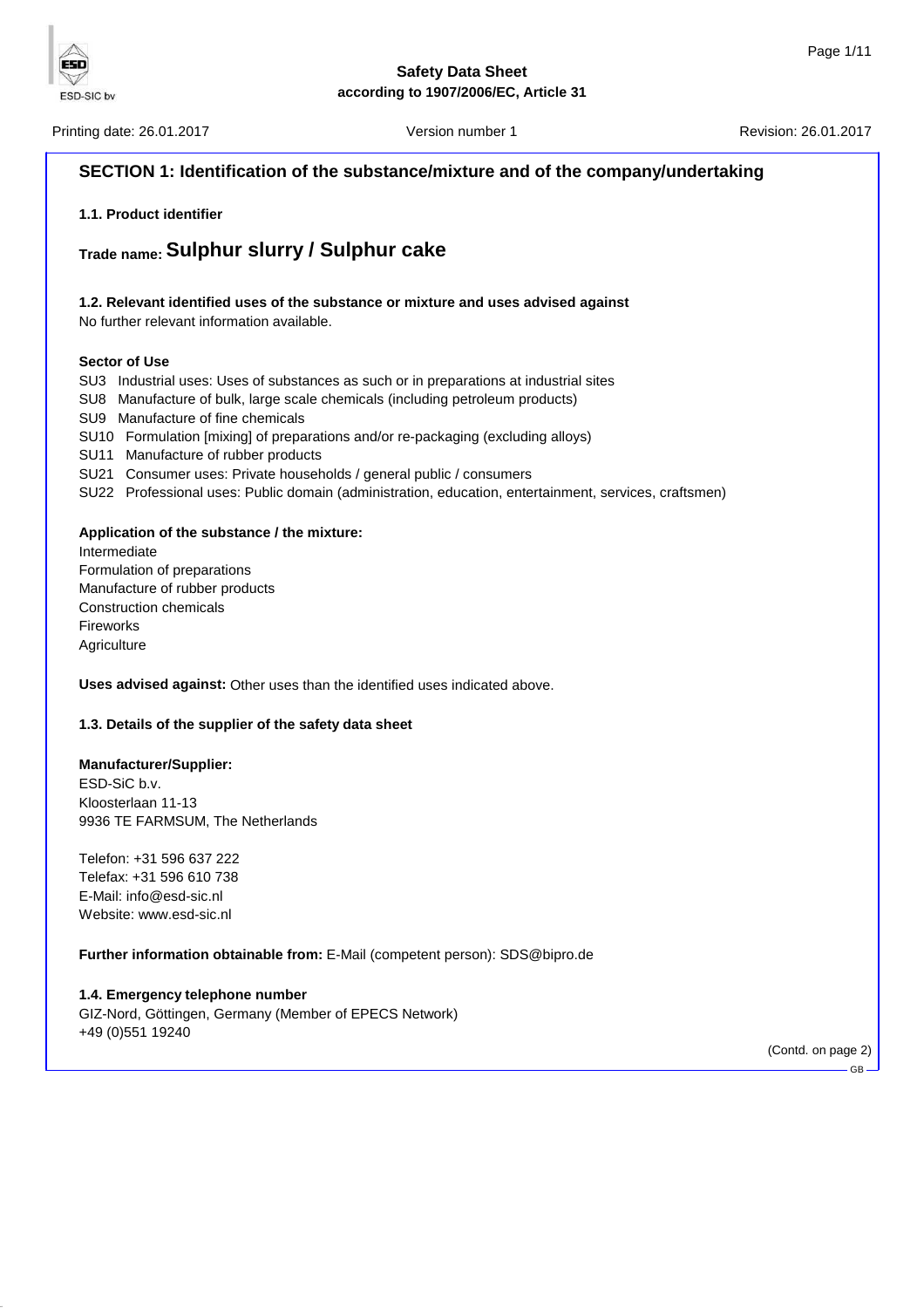

Printing date: 26.01.2017 **Version number 1** According to the U.S. 2017 **Revision: 26.01.2017** Printing date: 26.01.2017

ESD

ESD-SIC by

# **Trade name: Sulphur slurry / Sulphur cake**

# **SECTION 2: Hazards identification**

**2.1. Classification of the substance or mixture**

**Classification according to Regulation (EC) No 1272/2008:**



Skin Irrit. 2 H315 Causes skin irritation.

**2.2. Label elements Labelling according to Regulation (EC) No 1272/2008:** The product is classified and labelled according to the CLP regulation.

**Hazard pictograms:**



**Signal word:** Warning

**Hazard statements:** H315 Causes skin irritation.

#### **Precautionary statements:**

P280 Wear protective gloves. P264 Wash thoroughly after handling. P321 Specific treatment (see on this label). P332+P313 If skin irritation occurs: Get medical advice/attention. P302+P352 IF ON SKIN: Wash with plenty of water. P362+P364 Take off contaminated clothing and wash it before reuse.

# **2.3. Other hazards**

Toxic gases (hydrogen sulphide, H2S) and irritating gases (sulphur dioxide, SO2) can formed in the vapor chamber of closed systems. When opening, take precautionary measures regarding the possible release of gases and vapors.

# **Results of PBT and vPvB assessment:**

The components in this formulation do not meet the criteria for classification as PBT or vPvB.

# **SECTION 3: Composition/information on ingredients**

# **3.2. Mixtures**

**Description:** Mixture of substances listed below with nonhazardous additions.

(Contd. on page 3)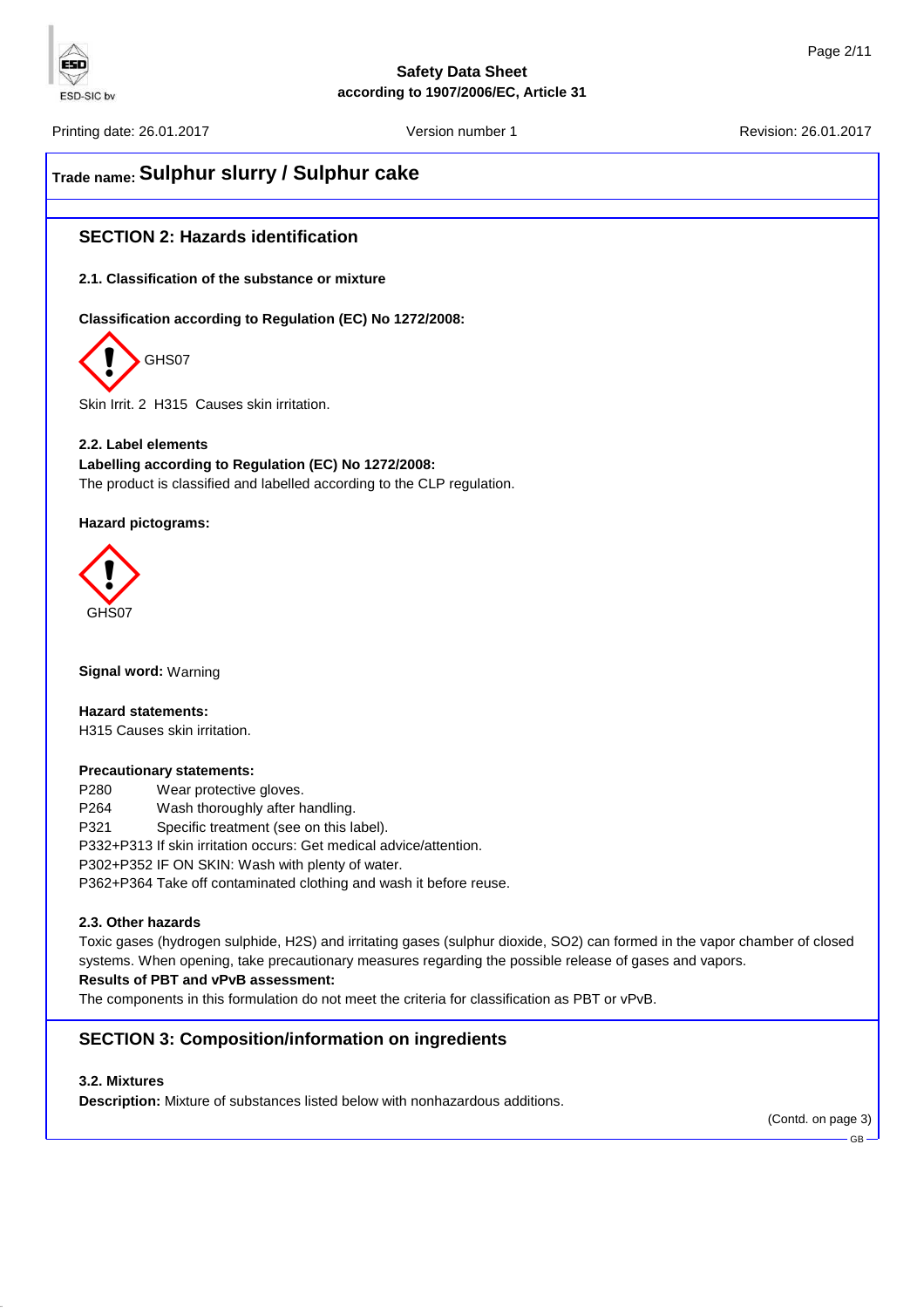

Printing date: 26.01.2017 Version number 1 Revision: 26.01.2017

**ESD**  $\triangledown$ ESD-SIC bv

| <sub>Trade name:</sub> Sulphur slurry / Sulphur cake                                                                                                |       |                                                                                                                                  |                                                                                                             |                     |                    |
|-----------------------------------------------------------------------------------------------------------------------------------------------------|-------|----------------------------------------------------------------------------------------------------------------------------------|-------------------------------------------------------------------------------------------------------------|---------------------|--------------------|
| Dangerous components:                                                                                                                               |       |                                                                                                                                  |                                                                                                             |                     |                    |
| CAS: 7704-34-9<br>EINECS: 231-722-6<br>Reg.no.:01-2119487295-27-0080                                                                                |       | sulfur                                                                                                                           |                                                                                                             | Skin Irrit. 2, H315 | 75-85%             |
| Nonhazardous components:                                                                                                                            |       |                                                                                                                                  |                                                                                                             |                     |                    |
| CAS: 7732-18-5<br>EINECS: 231-791-2                                                                                                                 | water |                                                                                                                                  |                                                                                                             |                     | 15-25%             |
|                                                                                                                                                     |       |                                                                                                                                  | Additional information: For the wording of the listed hazard phrases refer to section 16.                   |                     |                    |
| <b>SECTION 4: First aid measures</b>                                                                                                                |       |                                                                                                                                  |                                                                                                             |                     |                    |
| 4.1. Description of first aid measures                                                                                                              |       |                                                                                                                                  |                                                                                                             |                     |                    |
|                                                                                                                                                     |       | After inhalation: Supply fresh air; consult doctor in case of complaints.                                                        |                                                                                                             |                     |                    |
| After skin contact:<br>Take off contaminated clothing and wash before reuse.<br>Seek medical treatment.                                             |       | Immediately wash with water and soap and rinse thoroughly.                                                                       |                                                                                                             |                     |                    |
| After eye contact:<br>Seek medical treatment.                                                                                                       |       | Rinse opened eye for several minutes under running water.<br>Remove contact lenses, if present and easy to do. Continue rinsing. |                                                                                                             |                     |                    |
|                                                                                                                                                     |       | After swallowing: Do not induce vomiting; call for medical help immediately.                                                     |                                                                                                             |                     |                    |
|                                                                                                                                                     |       |                                                                                                                                  | 4.2. Most important symptoms and effects, both acute and delayed No further relevant information available. |                     |                    |
| First Aid, decontamination, treatment of symptoms.                                                                                                  |       |                                                                                                                                  | 4.3. Indication of any immediate medical attention and special treatment needed                             |                     |                    |
| <b>SECTION 5: Firefighting measures</b>                                                                                                             |       |                                                                                                                                  |                                                                                                             |                     |                    |
| 5.1. Extinguishing media<br>Suitable extinguishing agents:<br>Water spray<br>Fire-extinguishing powder<br>Carbon dioxide (CO <sub>2</sub> )<br>Foam |       |                                                                                                                                  |                                                                                                             |                     |                    |
|                                                                                                                                                     |       | For safety reasons unsuitable extinguishing agents: Water with full jet                                                          |                                                                                                             |                     |                    |
|                                                                                                                                                     |       | 5.2. Special hazards arising from the substance or mixture                                                                       |                                                                                                             |                     |                    |
| Hydrogen sulphide<br>Sulphur oxide (SOx)                                                                                                            |       |                                                                                                                                  |                                                                                                             |                     |                    |
|                                                                                                                                                     |       |                                                                                                                                  |                                                                                                             |                     | (Contd. on page 4) |
|                                                                                                                                                     |       |                                                                                                                                  |                                                                                                             |                     | $GB -$             |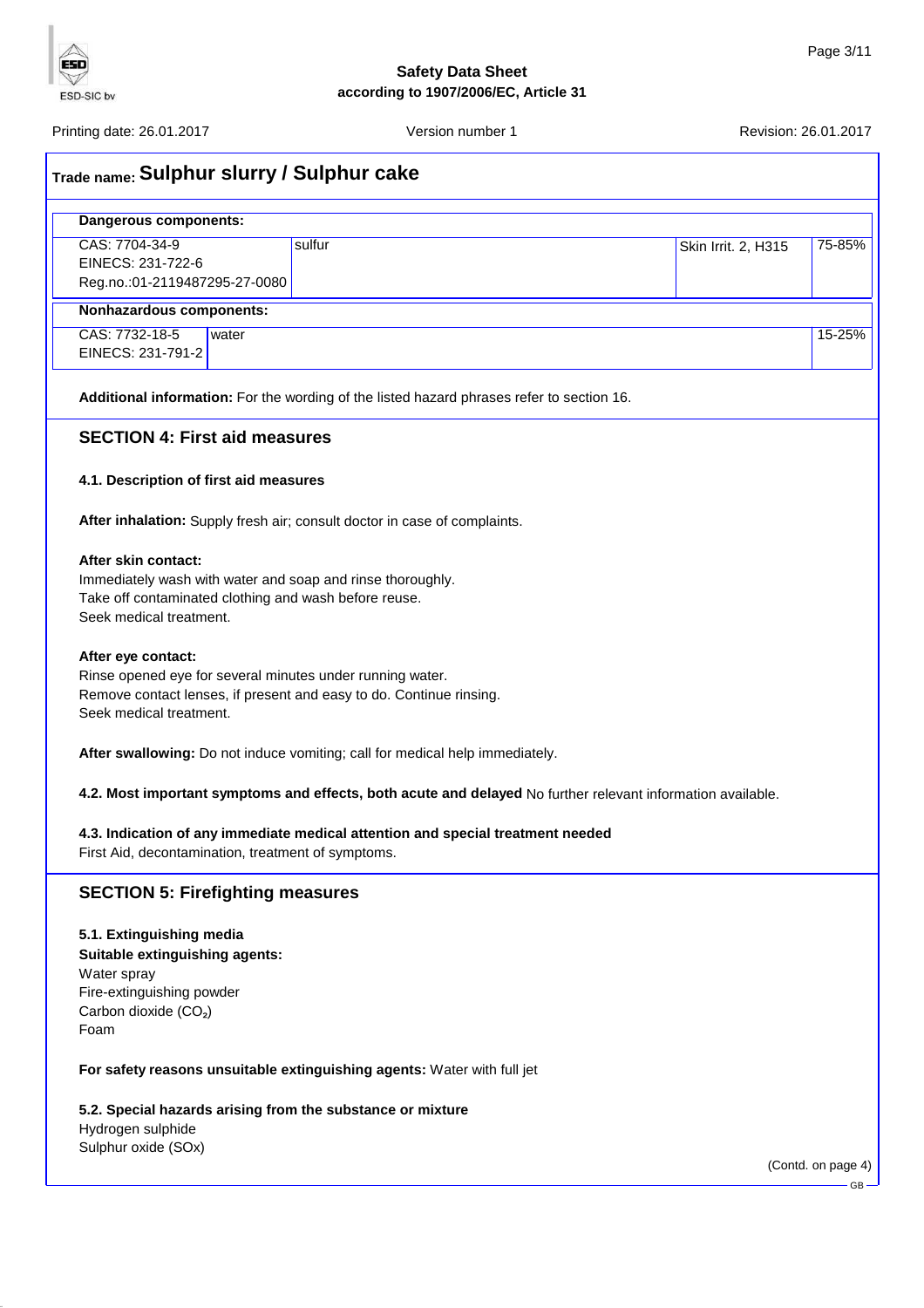Printing date: 26.01.2017 **Printing date: 26.01.2017** Version number 1 Revision: 26.01.2017

# **Trade name: Sulphur slurry / Sulphur cake**

# **5.3. Advice for firefighters**

### **Protective equipment:**

Wear self-contained respiratory protective device. Wear fully protective suit.

**Additional information:** Move undamaged containers from immediate hazard area if it can be done safely.

# **SECTION 6: Accidental release measures**

### **6.1. Personal precautions, protective equipment and emergency procedures**

Wear protective equipment. Keep unprotected persons away. Ensure adequate ventilation. Do not breathe dust/fume/gas/mist/vapours/spray.

Avoid any contact with eyes or skin.

### **6.2. Environmental precautions**

Do not allow product to reach sewage system or any water course. Dumping into the environment must be prevented.

# **6.3. Methods and material for containment and cleaning up**

Avoid dust formation. Remove mechanically, placing in appropriate containers for disposal. Dispose contaminated material as waste according to item 13.

# **6.4. Reference to other sections**

See Section 7 for information on safe handling. See Section 8 for information on personal protection equipment. See Section 13 for disposal information.

# **SECTION 7: Handling and storage**

# **7.1. Precautions for safe handling**

Ensure good ventilation/exhaustion at the workplace. Avoid contact with eyes or skin. Wear personal protective equipment. Do not breathe dust/fume/gas/mist/vapours/spray. Open and handle receptacle with care. Prevent formation of dust.

**Information about fire - and explosion protection:** Keep ignition sources away - Do not smoke.

**7.2. Conditions for safe storage, including any incompatibilities**

#### **Storage:**

**Requirements to be met by storerooms and receptacles:** Store only in the original container.

**Information about storage in one common storage facility:**

See section 10.5.

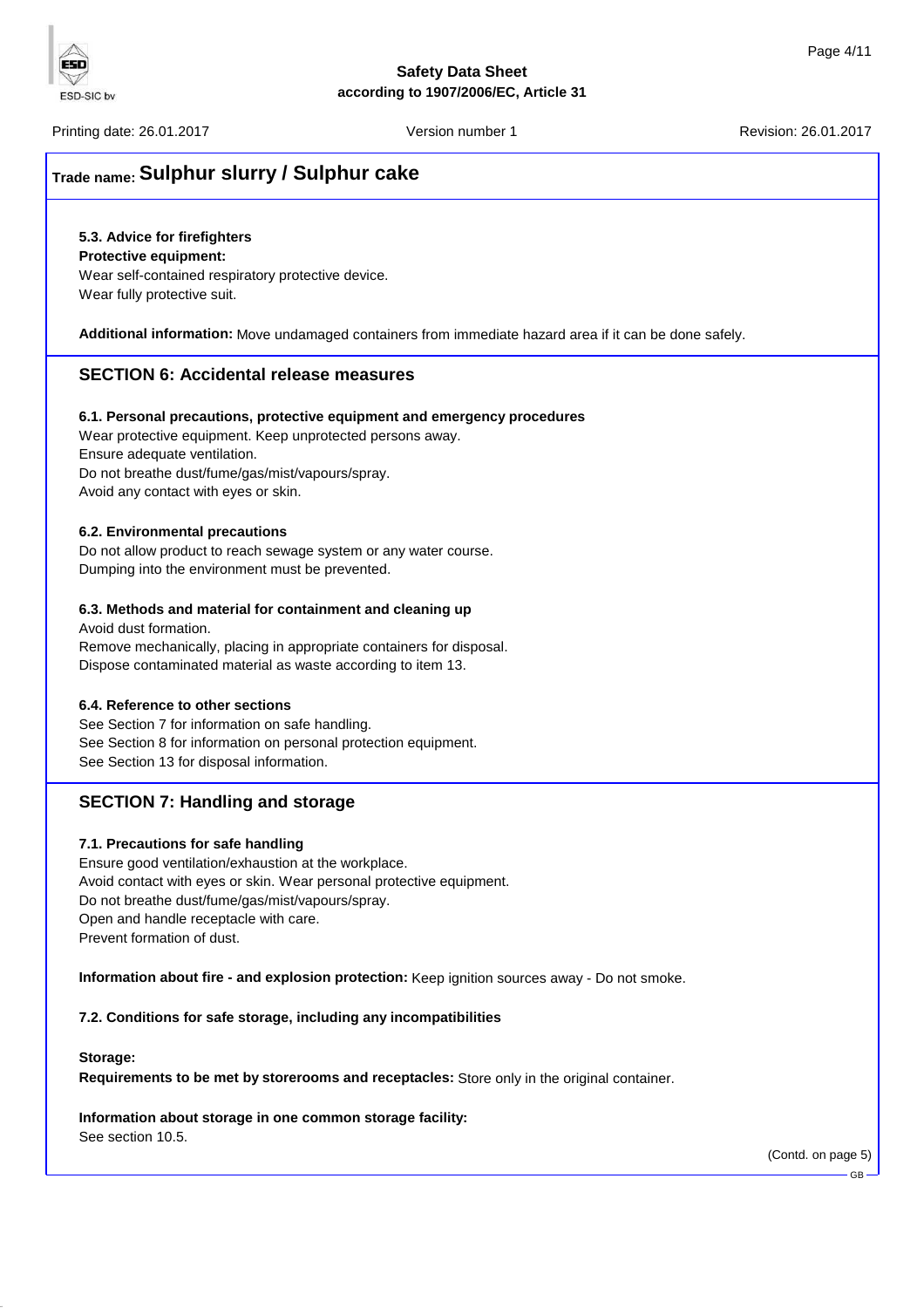Printing date: 26.01.2017 **Printing date: 26.01.2017** Version number 1 Revision: 26.01.2017

FSD

ESD-SIC bv

# **Trade name: Sulphur slurry / Sulphur cake**

Keep away from food, drink and animal feeding stuffs.

## **Further information about storage conditions:**

Keep container tightly sealed.

Protect from heat and direct sunlight.

Ensure that local, federal and national legislation on storage conditions are observed.

Toxic gases (hydrogen sulphide, H2S) and irritating gases (sulphur dioxide, SO2) can formed in the vapor chamber of closed systems. When opening, take precautionary measures regarding the possible release of gases and vapors. Follow the instructions.

**Storage class:** 10-13 Other combustible and incombustible substances (TRGS 510 DE)

**7.3. Specific end use(s)** See section 1.

# **SECTION 8: Exposure controls/personal protection**

### **Additional information about design of technical facilities:**

Technical measures and the application of adequate working methods take priority over the use of personal protection equipment.

### **8.1. Control parameters**

| Ingredients with limit values that require monitoring at the workplace: |                                                                                                                     |  |  |  |
|-------------------------------------------------------------------------|---------------------------------------------------------------------------------------------------------------------|--|--|--|
| CAS: 7783-06-4 hydrogen sulphide                                        |                                                                                                                     |  |  |  |
|                                                                         | WEL (Great Britain) Short-term value: 14 mg/m <sup>3</sup> , 10 ppm<br>Long-term value: 7 mg/m <sup>3</sup> , 5 ppm |  |  |  |
| IOELV (EU)                                                              | Short-term value: 14 mg/m <sup>3</sup> , 10 ppm<br>Long-term value: 7 mg/m <sup>3</sup> , 5 ppm                     |  |  |  |
|                                                                         |                                                                                                                     |  |  |  |

# **Additional information:**

The lists valid during the making were used as basis.

Hydrogen sulphide can be released. A inhalation risk assessment should be carried out in order to determine control mechanisms in accordance with local conditions (E500).

# **8.2. Exposure controls**

# **Personal protective equipment:**

#### **General protective and hygienic measures:**

Do not eat, drink, smoke or sniff while working. Ensure that washing facilities are available at the work place. Wash hands before breaks and at the end of work. Store protective clothing separately. Wash contaminated clothing prior to re-use.

# <u>. . . . . . . . . .</u> **Respiratory protection:**

If technical suction or ventilation measures are not possible or are insufficient, protective breathing apparatus must be worn. (Contd. on page 6)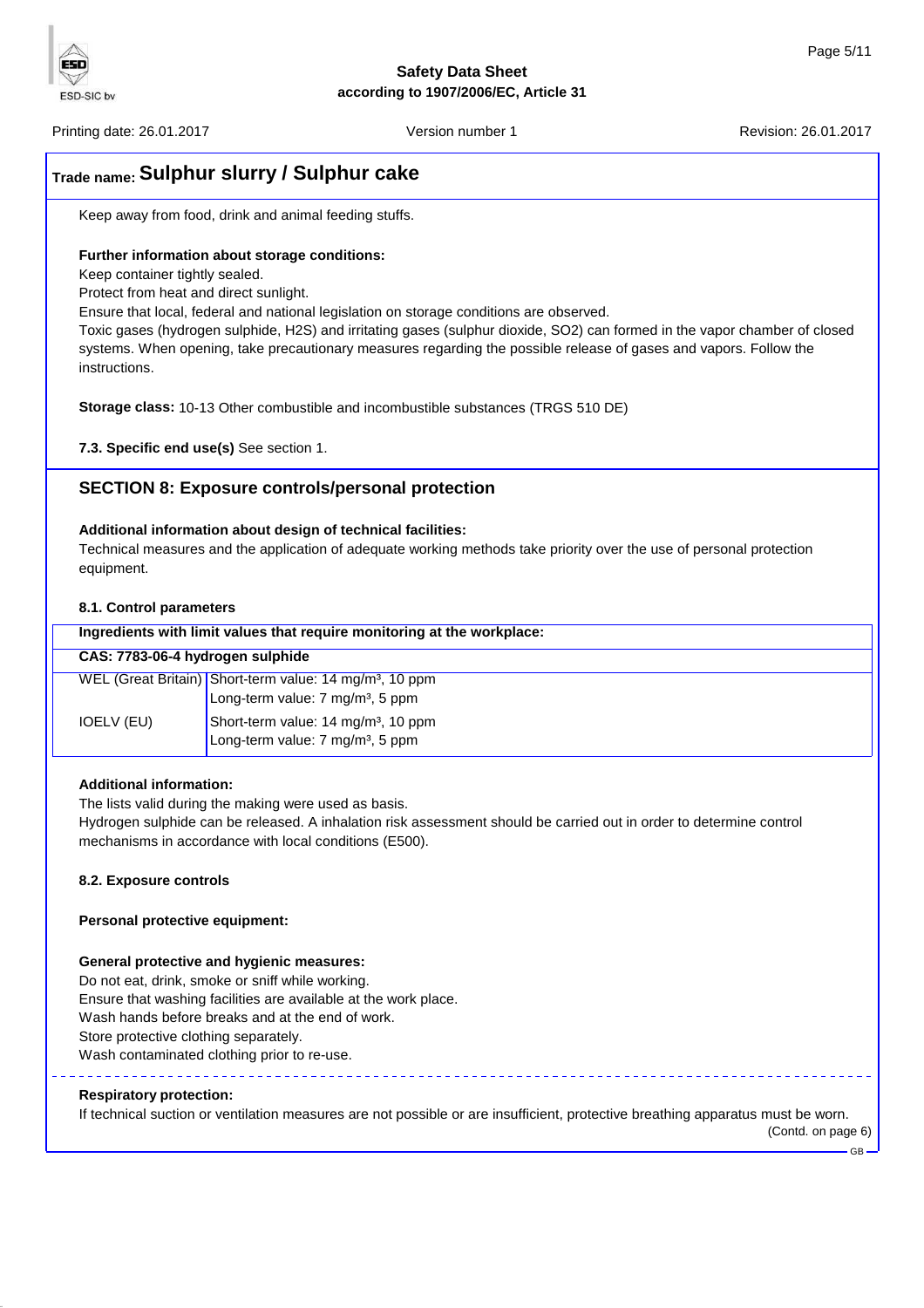Printing date: 26.01.2017 **Version number 1** Version number 1 Revision: 26.01.2017

ESD  $\triangledown$ ESD-SIC bv

| <b>Protection of hands:</b><br>Tested protective gloves are to be worn. When handling chemical substances, chemical protective gloves must be worn with<br>CE label including a four digit code. Type of chemical protective gloves to choose depends on the concentration and quantity of<br>dangerous substances as well as on work place specifications. In the cases of special applications, it is recommended to check<br>the chemical resistance with the manufacturer of the gloves.<br>The glove material has to be impermeable and resistant to the product/ the substance/ the preparation.<br><b>Material of gloves:</b><br>The selection of the suitable gloves does not only depend on the material, but also on further marks of quality and varies from<br>manufacturer to manufacturer. As the product is a preparation of several substances, the resistance of the glove material can<br>not be calculated in advance and has therefore to be checked prior to the application.<br>Recommendation:<br>Butyl rubber, BR<br>Nitrile rubber, NBR<br>PVC gloves<br>Penetration time of glove material:<br>The exact break through time has to be found out by the manufacturer of the protective gloves and has to be observed.<br>Eye protection: Tightly sealed goggles<br><b>Body protection: Protective work clothing</b><br>Limitation and supervision of exposure into the environment: Dumping into the environment must be prevented.<br><b>SECTION 9: Physical and chemical properties</b><br>9.1. Information on basic physical and chemical properties<br><b>General Information</b><br>Appearance:<br>Form:<br>Viscous<br>Solid mass<br><b>Colour:</b><br>Yellow<br>Grey<br>Beige<br>Odour:<br>Light<br>Like rotten eggs (mercaptans)<br><b>Odour threshold:</b><br>Not determined.<br>pH-value:<br>Not determined.<br><b>Change in condition</b><br><b>Melting point/freezing point:</b><br>Undetermined.<br>Initial boiling point and boiling range: > 100 °C | The filter class must be suitable for the maximum contaminant concentration (gas/vapour/aerosol/particulates) that may arise<br>when handling the product. If the concentration is exceeded, a self-contained breathing apparatus must be used! |                    |  |  |
|--------------------------------------------------------------------------------------------------------------------------------------------------------------------------------------------------------------------------------------------------------------------------------------------------------------------------------------------------------------------------------------------------------------------------------------------------------------------------------------------------------------------------------------------------------------------------------------------------------------------------------------------------------------------------------------------------------------------------------------------------------------------------------------------------------------------------------------------------------------------------------------------------------------------------------------------------------------------------------------------------------------------------------------------------------------------------------------------------------------------------------------------------------------------------------------------------------------------------------------------------------------------------------------------------------------------------------------------------------------------------------------------------------------------------------------------------------------------------------------------------------------------------------------------------------------------------------------------------------------------------------------------------------------------------------------------------------------------------------------------------------------------------------------------------------------------------------------------------------------------------------------------------------------------------------------------------------------------------------------------|-------------------------------------------------------------------------------------------------------------------------------------------------------------------------------------------------------------------------------------------------|--------------------|--|--|
|                                                                                                                                                                                                                                                                                                                                                                                                                                                                                                                                                                                                                                                                                                                                                                                                                                                                                                                                                                                                                                                                                                                                                                                                                                                                                                                                                                                                                                                                                                                                                                                                                                                                                                                                                                                                                                                                                                                                                                                            |                                                                                                                                                                                                                                                 |                    |  |  |
|                                                                                                                                                                                                                                                                                                                                                                                                                                                                                                                                                                                                                                                                                                                                                                                                                                                                                                                                                                                                                                                                                                                                                                                                                                                                                                                                                                                                                                                                                                                                                                                                                                                                                                                                                                                                                                                                                                                                                                                            |                                                                                                                                                                                                                                                 |                    |  |  |
|                                                                                                                                                                                                                                                                                                                                                                                                                                                                                                                                                                                                                                                                                                                                                                                                                                                                                                                                                                                                                                                                                                                                                                                                                                                                                                                                                                                                                                                                                                                                                                                                                                                                                                                                                                                                                                                                                                                                                                                            |                                                                                                                                                                                                                                                 |                    |  |  |
|                                                                                                                                                                                                                                                                                                                                                                                                                                                                                                                                                                                                                                                                                                                                                                                                                                                                                                                                                                                                                                                                                                                                                                                                                                                                                                                                                                                                                                                                                                                                                                                                                                                                                                                                                                                                                                                                                                                                                                                            |                                                                                                                                                                                                                                                 |                    |  |  |
|                                                                                                                                                                                                                                                                                                                                                                                                                                                                                                                                                                                                                                                                                                                                                                                                                                                                                                                                                                                                                                                                                                                                                                                                                                                                                                                                                                                                                                                                                                                                                                                                                                                                                                                                                                                                                                                                                                                                                                                            |                                                                                                                                                                                                                                                 |                    |  |  |
|                                                                                                                                                                                                                                                                                                                                                                                                                                                                                                                                                                                                                                                                                                                                                                                                                                                                                                                                                                                                                                                                                                                                                                                                                                                                                                                                                                                                                                                                                                                                                                                                                                                                                                                                                                                                                                                                                                                                                                                            |                                                                                                                                                                                                                                                 |                    |  |  |
|                                                                                                                                                                                                                                                                                                                                                                                                                                                                                                                                                                                                                                                                                                                                                                                                                                                                                                                                                                                                                                                                                                                                                                                                                                                                                                                                                                                                                                                                                                                                                                                                                                                                                                                                                                                                                                                                                                                                                                                            |                                                                                                                                                                                                                                                 |                    |  |  |
|                                                                                                                                                                                                                                                                                                                                                                                                                                                                                                                                                                                                                                                                                                                                                                                                                                                                                                                                                                                                                                                                                                                                                                                                                                                                                                                                                                                                                                                                                                                                                                                                                                                                                                                                                                                                                                                                                                                                                                                            |                                                                                                                                                                                                                                                 |                    |  |  |
|                                                                                                                                                                                                                                                                                                                                                                                                                                                                                                                                                                                                                                                                                                                                                                                                                                                                                                                                                                                                                                                                                                                                                                                                                                                                                                                                                                                                                                                                                                                                                                                                                                                                                                                                                                                                                                                                                                                                                                                            |                                                                                                                                                                                                                                                 |                    |  |  |
|                                                                                                                                                                                                                                                                                                                                                                                                                                                                                                                                                                                                                                                                                                                                                                                                                                                                                                                                                                                                                                                                                                                                                                                                                                                                                                                                                                                                                                                                                                                                                                                                                                                                                                                                                                                                                                                                                                                                                                                            |                                                                                                                                                                                                                                                 |                    |  |  |
|                                                                                                                                                                                                                                                                                                                                                                                                                                                                                                                                                                                                                                                                                                                                                                                                                                                                                                                                                                                                                                                                                                                                                                                                                                                                                                                                                                                                                                                                                                                                                                                                                                                                                                                                                                                                                                                                                                                                                                                            |                                                                                                                                                                                                                                                 |                    |  |  |
|                                                                                                                                                                                                                                                                                                                                                                                                                                                                                                                                                                                                                                                                                                                                                                                                                                                                                                                                                                                                                                                                                                                                                                                                                                                                                                                                                                                                                                                                                                                                                                                                                                                                                                                                                                                                                                                                                                                                                                                            |                                                                                                                                                                                                                                                 |                    |  |  |
|                                                                                                                                                                                                                                                                                                                                                                                                                                                                                                                                                                                                                                                                                                                                                                                                                                                                                                                                                                                                                                                                                                                                                                                                                                                                                                                                                                                                                                                                                                                                                                                                                                                                                                                                                                                                                                                                                                                                                                                            |                                                                                                                                                                                                                                                 |                    |  |  |
|                                                                                                                                                                                                                                                                                                                                                                                                                                                                                                                                                                                                                                                                                                                                                                                                                                                                                                                                                                                                                                                                                                                                                                                                                                                                                                                                                                                                                                                                                                                                                                                                                                                                                                                                                                                                                                                                                                                                                                                            |                                                                                                                                                                                                                                                 |                    |  |  |
|                                                                                                                                                                                                                                                                                                                                                                                                                                                                                                                                                                                                                                                                                                                                                                                                                                                                                                                                                                                                                                                                                                                                                                                                                                                                                                                                                                                                                                                                                                                                                                                                                                                                                                                                                                                                                                                                                                                                                                                            |                                                                                                                                                                                                                                                 |                    |  |  |
|                                                                                                                                                                                                                                                                                                                                                                                                                                                                                                                                                                                                                                                                                                                                                                                                                                                                                                                                                                                                                                                                                                                                                                                                                                                                                                                                                                                                                                                                                                                                                                                                                                                                                                                                                                                                                                                                                                                                                                                            |                                                                                                                                                                                                                                                 |                    |  |  |
|                                                                                                                                                                                                                                                                                                                                                                                                                                                                                                                                                                                                                                                                                                                                                                                                                                                                                                                                                                                                                                                                                                                                                                                                                                                                                                                                                                                                                                                                                                                                                                                                                                                                                                                                                                                                                                                                                                                                                                                            |                                                                                                                                                                                                                                                 |                    |  |  |
|                                                                                                                                                                                                                                                                                                                                                                                                                                                                                                                                                                                                                                                                                                                                                                                                                                                                                                                                                                                                                                                                                                                                                                                                                                                                                                                                                                                                                                                                                                                                                                                                                                                                                                                                                                                                                                                                                                                                                                                            |                                                                                                                                                                                                                                                 |                    |  |  |
|                                                                                                                                                                                                                                                                                                                                                                                                                                                                                                                                                                                                                                                                                                                                                                                                                                                                                                                                                                                                                                                                                                                                                                                                                                                                                                                                                                                                                                                                                                                                                                                                                                                                                                                                                                                                                                                                                                                                                                                            |                                                                                                                                                                                                                                                 |                    |  |  |
|                                                                                                                                                                                                                                                                                                                                                                                                                                                                                                                                                                                                                                                                                                                                                                                                                                                                                                                                                                                                                                                                                                                                                                                                                                                                                                                                                                                                                                                                                                                                                                                                                                                                                                                                                                                                                                                                                                                                                                                            |                                                                                                                                                                                                                                                 |                    |  |  |
|                                                                                                                                                                                                                                                                                                                                                                                                                                                                                                                                                                                                                                                                                                                                                                                                                                                                                                                                                                                                                                                                                                                                                                                                                                                                                                                                                                                                                                                                                                                                                                                                                                                                                                                                                                                                                                                                                                                                                                                            |                                                                                                                                                                                                                                                 |                    |  |  |
|                                                                                                                                                                                                                                                                                                                                                                                                                                                                                                                                                                                                                                                                                                                                                                                                                                                                                                                                                                                                                                                                                                                                                                                                                                                                                                                                                                                                                                                                                                                                                                                                                                                                                                                                                                                                                                                                                                                                                                                            |                                                                                                                                                                                                                                                 |                    |  |  |
|                                                                                                                                                                                                                                                                                                                                                                                                                                                                                                                                                                                                                                                                                                                                                                                                                                                                                                                                                                                                                                                                                                                                                                                                                                                                                                                                                                                                                                                                                                                                                                                                                                                                                                                                                                                                                                                                                                                                                                                            |                                                                                                                                                                                                                                                 |                    |  |  |
|                                                                                                                                                                                                                                                                                                                                                                                                                                                                                                                                                                                                                                                                                                                                                                                                                                                                                                                                                                                                                                                                                                                                                                                                                                                                                                                                                                                                                                                                                                                                                                                                                                                                                                                                                                                                                                                                                                                                                                                            |                                                                                                                                                                                                                                                 |                    |  |  |
|                                                                                                                                                                                                                                                                                                                                                                                                                                                                                                                                                                                                                                                                                                                                                                                                                                                                                                                                                                                                                                                                                                                                                                                                                                                                                                                                                                                                                                                                                                                                                                                                                                                                                                                                                                                                                                                                                                                                                                                            |                                                                                                                                                                                                                                                 |                    |  |  |
|                                                                                                                                                                                                                                                                                                                                                                                                                                                                                                                                                                                                                                                                                                                                                                                                                                                                                                                                                                                                                                                                                                                                                                                                                                                                                                                                                                                                                                                                                                                                                                                                                                                                                                                                                                                                                                                                                                                                                                                            | Flash point:                                                                                                                                                                                                                                    | No data available. |  |  |

GB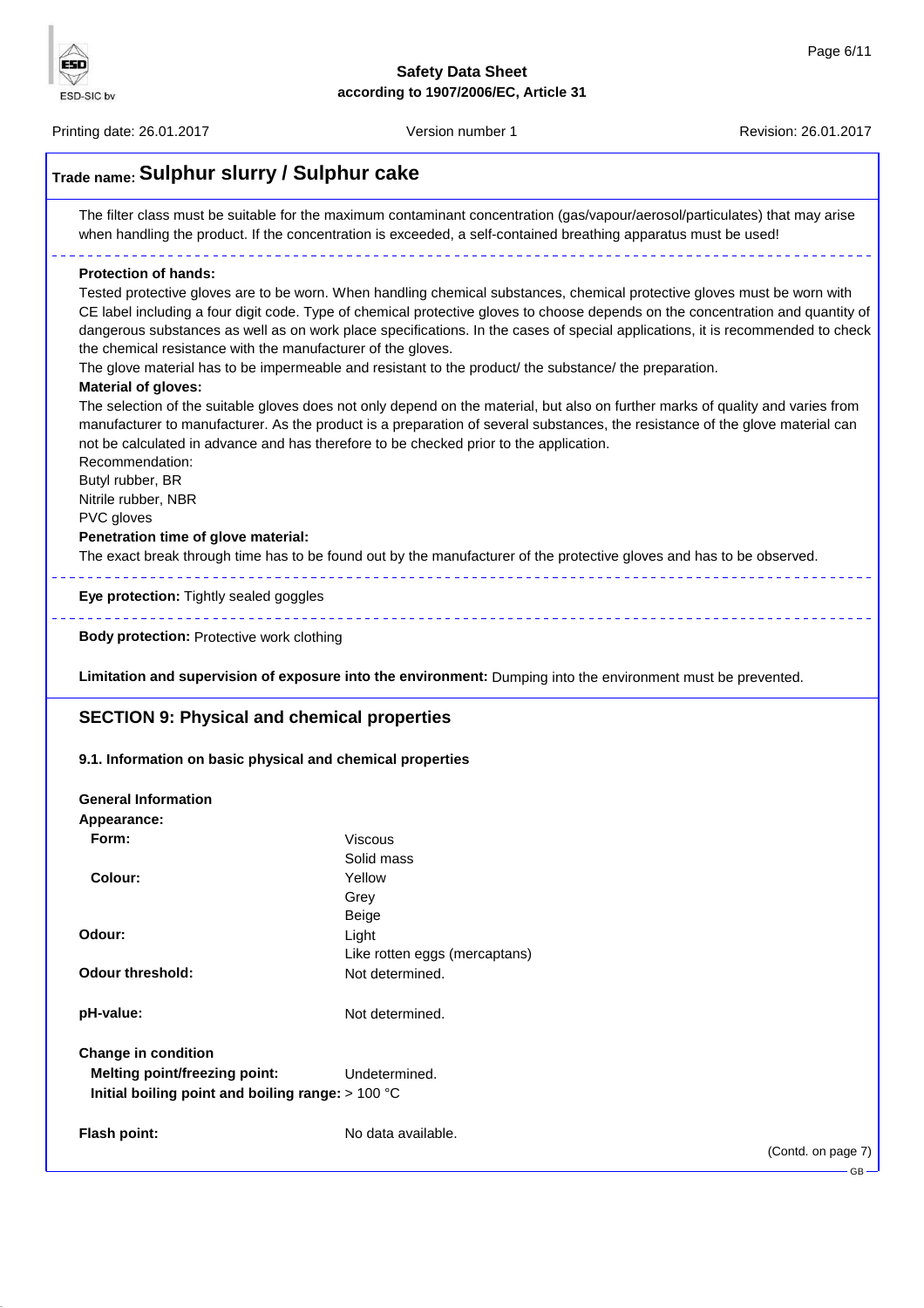Printing date: 26.01.2017 **Version number 1** According date: 26.01.2017 **Revision: 26.01.2017** 

ESD

ESD-SIC bv

# **Trade name: Sulphur slurry / Sulphur cake**

| Flammability (solid, gas):              | No data available.                            |
|-----------------------------------------|-----------------------------------------------|
| Ignition temperature:                   | Not determined.                               |
| <b>Decomposition temperature:</b>       | Not determined.                               |
| Auto-ignition temperature:              | Product is not selfigniting.                  |
| <b>Explosive properties:</b>            | Product does not present an explosion hazard. |
| Density:                                | Not determined.                               |
| Vapour density:                         | Not determined.                               |
| Solubility in / Miscibility with        |                                               |
| water:                                  | Insoluble.                                    |
| Partition coefficient: n-octanol/water: | Not determined.                               |
| <b>Viscosity:</b>                       |                                               |
| Dynamic:                                | Not determined.                               |
| Kinematic:                              | Not determined.                               |
| <b>Solvent content:</b>                 |                                               |
| VOC (EC)                                | 0.00%                                         |
| 9.2. Other information                  | Bulk density: 0.6 - 0.8                       |

# **SECTION 10: Stability and reactivity**

**10.1. Reactivity** The product is stable under standard conditions (temperature, pressure) of storage and handling.

**10.2. Chemical stability** The product is stable under standard conditions (temperature, pressure) of storage and handling.

**10.3. Possibility of hazardous reactions** No dangerous reactions known.

**10.4. Conditions to avoid** Keep away from heat/sparks/open flames/hot surfaces. - No smoking.

# **10.5. Incompatible materials** Acids Oxidizing agents

**10.6. Hazardous decomposition products** Hydrogen sulphide Sulphur oxides (SOx)

(Contd. on page 8)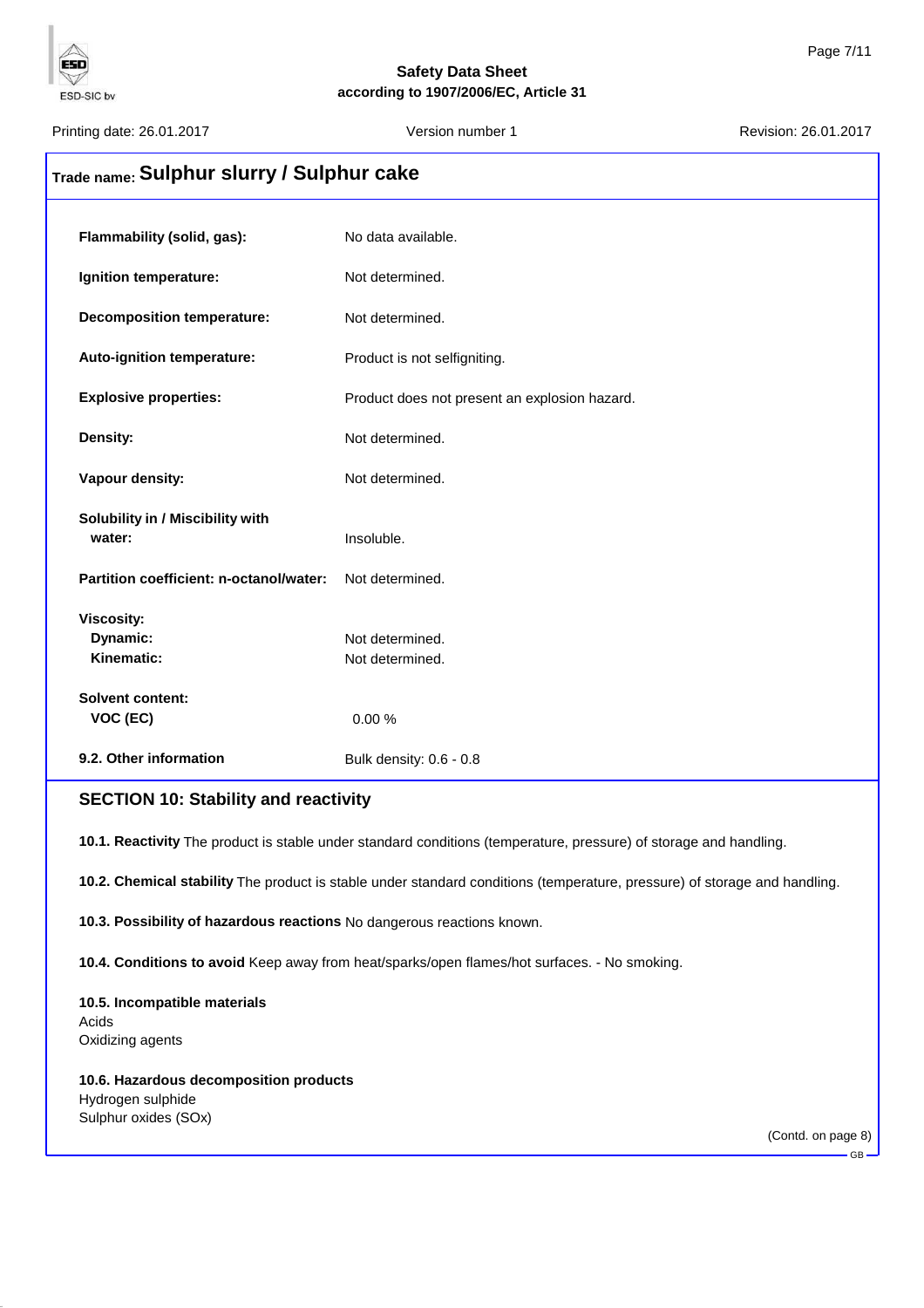

Printing date: 26.01.2017 **Version number 1** According date: 26.01.2017 **Revision: 26.01.2017** 

ESD

ESD-SIC bv

# **Trade name: Sulphur slurry / Sulphur cake**

# **SECTION 11: Toxicological information**

## **11.1. Information on toxicological effects**

**Acute toxicity:** Based on available data, the classification criteria are not met.

| LD/LC50 values:                                                                                      |  |  |  |
|------------------------------------------------------------------------------------------------------|--|--|--|
| <b>CAS: 7704-34-9 sulfur</b>                                                                         |  |  |  |
| LD50 $>$ 2000 mg/kg bw (rat)<br>Oral                                                                 |  |  |  |
| LD50 $>$ 2000 mg/kg bw (rat)<br>Dermal                                                               |  |  |  |
| Inhalative $ L C50  > 5.43$ g/m <sup>3</sup> (rat) (4h)                                              |  |  |  |
|                                                                                                      |  |  |  |
| <b>Primary irritant effect:</b><br><b>Skin corrosion/irritation:</b>                                 |  |  |  |
| Causes skin irritation.                                                                              |  |  |  |
| Serious eye damage/irritation: Based on available data, the classification criteria are not met.     |  |  |  |
|                                                                                                      |  |  |  |
| Respiratory or skin sensitisation: Based on available data, the classification criteria are not met. |  |  |  |
| CMR effects (carcinogenity, mutagenicity and toxicity for reproduction):                             |  |  |  |
| Germ cell mutagenicity: Based on available data, the classification criteria are not met.            |  |  |  |
| Carcinogenicity: Based on available data, the classification criteria are not met.                   |  |  |  |
| Reproductive toxicity: Based on available data, the classification criteria are not met.             |  |  |  |
|                                                                                                      |  |  |  |
| <b>STOT-single exposure:</b> Based on available data, the classification criteria are not met.       |  |  |  |
| STOT-repeated exposure: Based on available data, the classification criteria are not met.            |  |  |  |
|                                                                                                      |  |  |  |
| Aspiration hazard: Based on available data, the classification criteria are not met.                 |  |  |  |
|                                                                                                      |  |  |  |
| <b>SECTION 12: Ecological information</b>                                                            |  |  |  |
|                                                                                                      |  |  |  |
| 12.1. Toxicity                                                                                       |  |  |  |

# **Aquatic toxicity: CAS: 7704-34-9 sulfur** NOEC > 5 µg/l (algae) (72 h) > 100 mg/l (Daphnia magna) (21 d) EC50  $>$  5 µg/l (Daphnia magna) (48h) LC0  $\vert$  > 5 µg/l (Oncorhynchus mykiss) (96 h)

**12.2. Persistence and degradability** No further relevant information available.

**12.3. Bioaccumulative potential** No further relevant information available.

**12.4. Mobility in soil** No further relevant information available.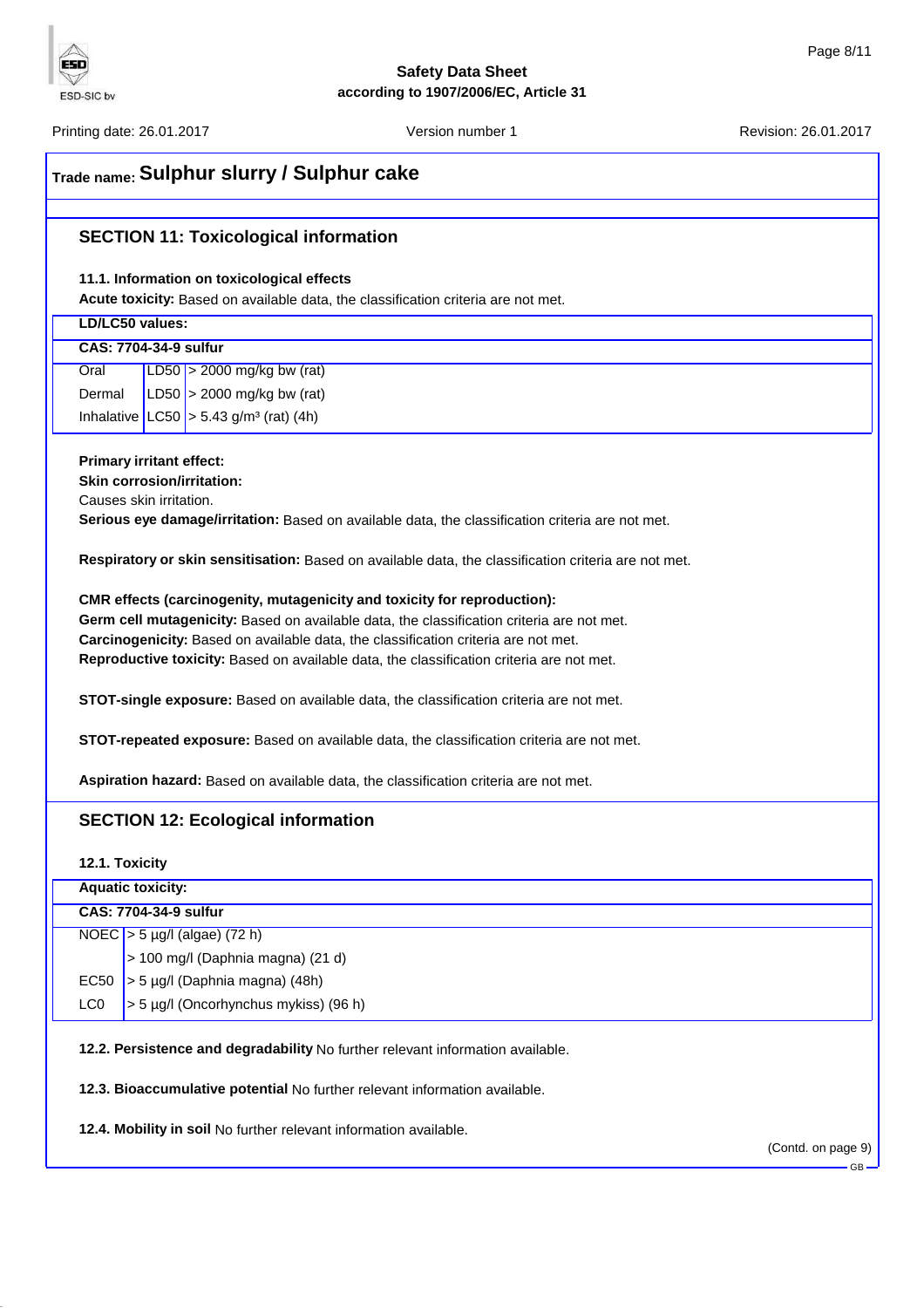

GB

# **Safety Data Sheet according to 1907/2006/EC, Article 31**

Printing date: 26.01.2017 **Version number 1** Account 26.01.2017 **Revision: 26.01.2017** 

# **Trade name: Sulphur slurry / Sulphur cake**

#### **General notes:**

Water hazard class 1 (German Regulation) (Self-assessment): slightly hazardous for water Avoid transfer into the environment.

#### **12.5. Results of PBT and vPvB assessment**

**PBT:** Not applicable. **vPvB:** Not applicable.

**12.6. Other adverse effects** No further relevant information available.

# **SECTION 13: Disposal considerations**

## **13.1. Waste treatment methods**

#### **Recommendation:**

Waste disposal according to official state regulations. Dumping into the environment must be prevented.

# **Uncleaned packaging:**

### **Recommendation:**

Empty contaminated packagings thoroughly. They may be recycled after thorough and proper cleaning. Packagings that may not be cleansed are to be disposed of in the same manner as the product.

# **SECTION 14: Transport information**

This type of sulphur is not subject to ADR regulation, because of the composition and form (see ADR paragraph3.3.1 special provisions 242).

| 14.1. UN-Number<br>ADR, ADN, IMDG, IATA                                     | Void.                        |
|-----------------------------------------------------------------------------|------------------------------|
| 14.2. UN proper shipping name<br>ADR, ADN, IMDG, IATA                       | Void.                        |
| 14.3. Transport hazard class(es)                                            |                              |
| ADR, ADN, IMDG, IATA<br><b>Class</b>                                        | Void.                        |
| 14.4. Packing group<br>ADR, IMDG, IATA                                      | Void.                        |
| 14.5. Environmental hazards                                                 | Not applicable.              |
| 14.6. Special precautions for user                                          | Not applicable.              |
| 14.7. Transport in bulk according to Annex II of Marpol and<br>the IBC Code | Not applicable.              |
| <b>UN "Model Regulation":</b>                                               | Void.<br>(Contd. on page 10) |

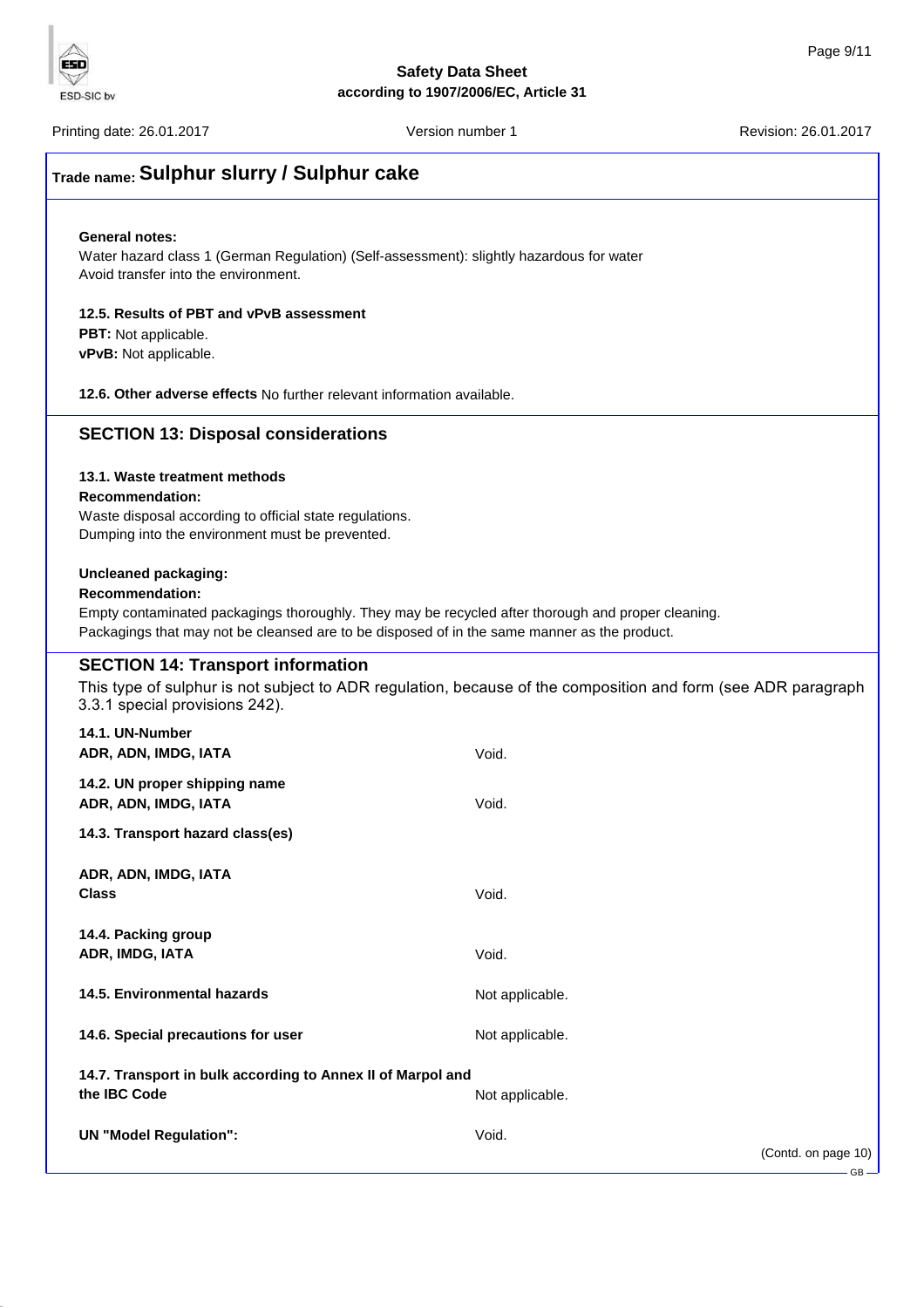Printing date: 26.01.2017 **Printing date: 26.01.2017** Version number 1 Revision: 26.01.2017

ESD

**ESD-SIC by** 

# **Trade name: Sulphur slurry / Sulphur cake**

# **SECTION 15: Regulatory information**

# **15.1. Safety, health and environmental regulations/legislation specific for the substance or mixture**

EU-Regulations Regulation (EC) No 1907/2006 (REACH) Regulation (EC) No 1272/2008 (CLP) Regulation 98/24/EC (employee health protection)

**Directive 2012/18/EU**

**Named dangerous substances - ANNEX I:** None of the ingredients is listed.

**REGULATION (EC) No 1907/2006 ANNEX XVII:** Conditions of restriction: 3

**National regulations:** National legislation has to be observed!

### **Information about limitation of use:**

Employment restrictions concerning juveniles must be observed. Employment restrictions concerning pregnant and lactating women must be observed. Employment restrictions concerning women of child-bearing age must be observed.

**Other regulations, limitations and prohibitive regulations:** National legislation has to be observed!

**15.2. Chemical safety assessment** A Chemical Safety Assessment has not been carried out.

# **SECTION 16: Other information**

The above information describes exclusively the safety requirements of the product and is based on our present-day knowledge. The information is intended to give you advice about the safe handling of the product named in this safety data sheet, for storage, processing, transport and disposal. The information cannot be transferred to other products. In the case of mixing the product with other products or in the case of processing, the information on this safety data sheet is not necessarily valid for the new made-up material.

#### **Relevant phrases:**

H315 Causes skin irritation.

# **Training hints:**

The product should only be handled by persons, who were informed sufficiently about the nature of the product and about the necessary safety precautions.

#### **Abbreviations and acronyms:**

ADR: Accord européen sur le transport des marchandises dangereuses par Route (European Agreement concerning the International Carriage of Dangerous Goods by Road)

IMDG: International Maritime Code for Dangerous Goods

IATA: International Air Transport Association GHS: Globally Harmonised System of Classification and Labelling of Chemicals

EINECS: European Inventory of Existing Commercial Chemical Substances

ELINCS: European List of Notified Chemical Substances

CAS: Chemical Abstracts Service (division of the American Chemical Society)

VOC: Volatile Organic Compounds (USA, EU)

LC50: Lethal concentration, 50 percent LD50: Lethal dose, 50 percent